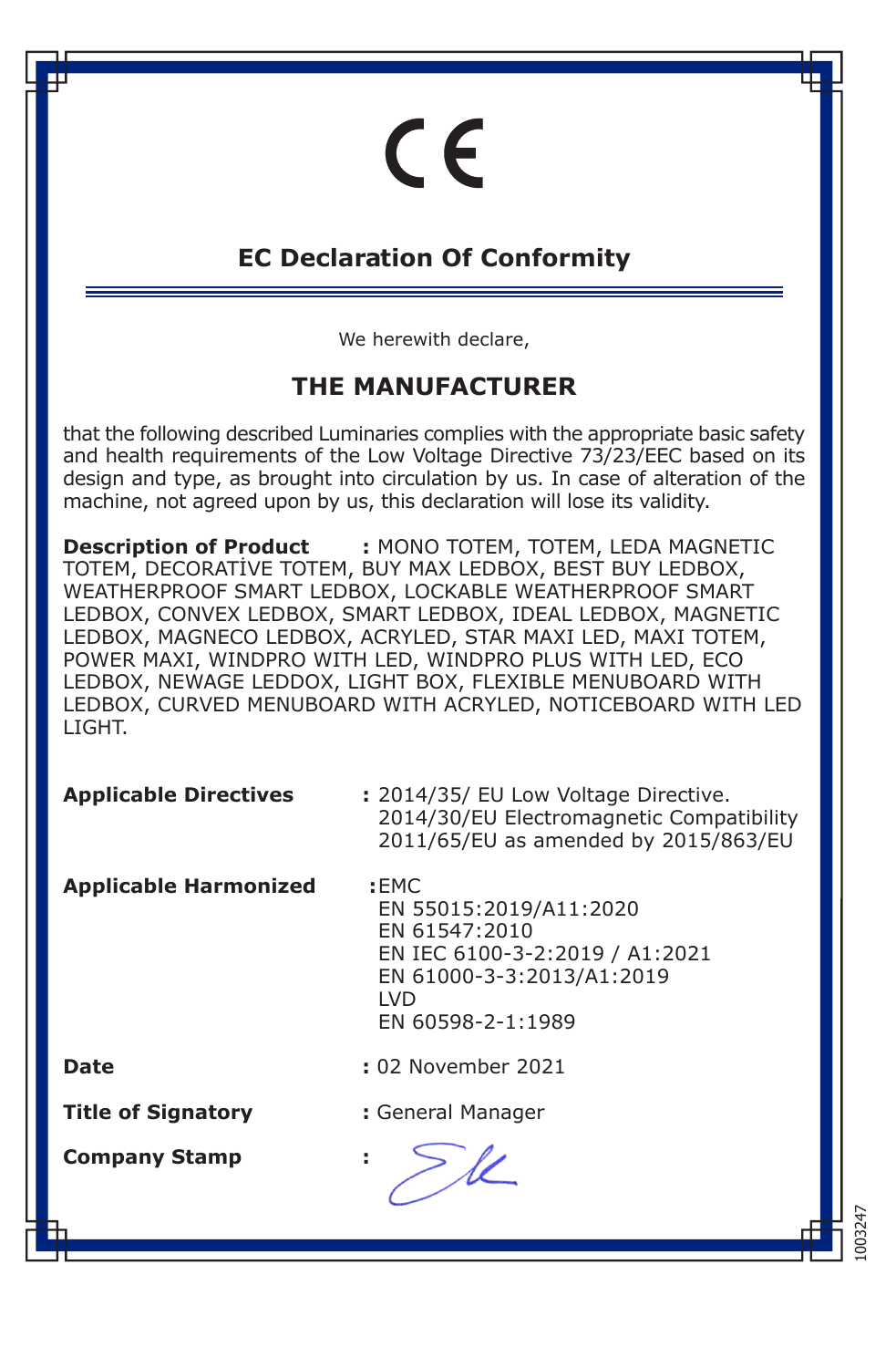- FIRM NAME : THE MANUFACTURER
- **OBJECT OF EXPERIMENT : MONO TOTEM, TOTEM, LEDA MAGNETIC TOTEM, BUY MAX LEDBOX, BEST BUY LEDBOX, WEATHERPROOF SMART LEDBOX, LOCKABLE WEATHERPROOF SMART LEDBOX, CONVEX LEDBOX, SMART LEDBOX, IDEAL LEDBOX, MAGNETIC LEDBOX, MAGNECO LEDBOX, ACRYLED, STAR MAXI LED, MAXI TOTEM, POWER MAXI, WINDPRO WITH LED.**

#### **Applied Experiment Applied Experiment :** Leak Path Length and Surface Interval Test Isolate.

**Description of experiment :** Connector on the feed surface leakage path length, the electric connector section can be accessed until any metal parts, in isolated interval; input supply can be accessed with conductive metal part in the largest cross-section that is accessible from the bare metal conductor section to bemeasured.

**Testing Equipment : ---**

**Product Serial Number :** ---

#### **Related Documents :** EN 60598-1

|                         | <b>Expected</b>                      | <b>Superficial</b>                         | <b>Result</b> |      |
|-------------------------|--------------------------------------|--------------------------------------------|---------------|------|
| <b>Voltage</b><br>Value | Path Length<br>of Surface<br>Leakage | measured<br><b>Fugitive</b><br><b>Road</b> | Pass          | Fall |
| 500 V                   | 3 mm                                 | $5.2 \text{ mm}$                           |               |      |

| <b>Phases</b> | <b>Expected</b> | <b>Measured</b>  | <b>Result</b> |      |
|---------------|-----------------|------------------|---------------|------|
|               | <b>Value</b>    | value            | Pass          | Fall |
| 500 V         | 3 mm            | $3.2 \text{ mm}$ |               |      |

**Verification : Experimental results measured in length and isolated**  surface leakage path interval values, must not be lower than expected value.

#### **Result** : Leakage path length of the measured surface 5.2 mm, isolated range is have been identified as 3.2 mm. Result is positive.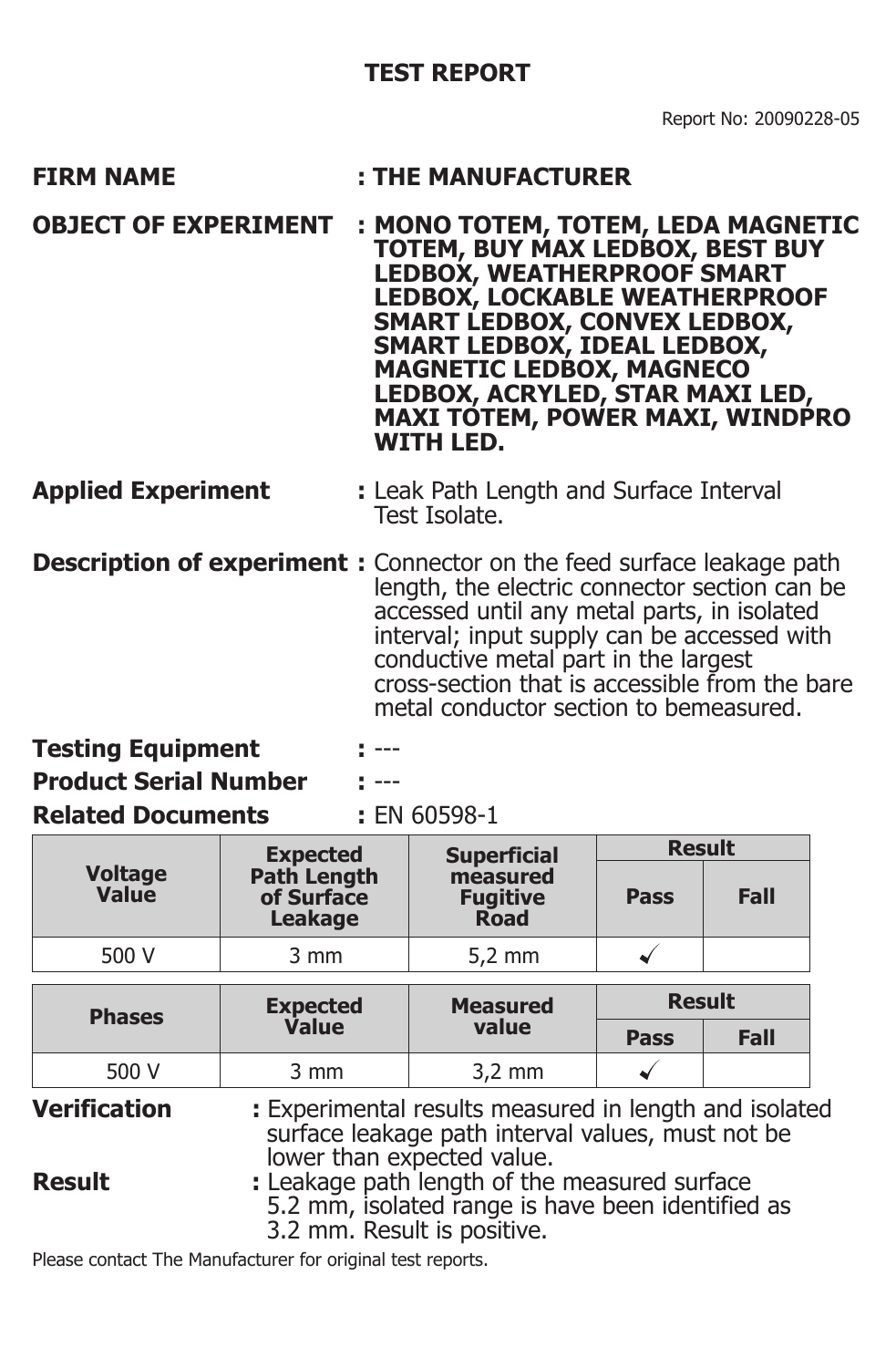Report No: 20090228-05

| <b>FIRM NAME</b>            | : THE MANUFACTURER                                                                                                                                                                                                                                                                                                                                                                |
|-----------------------------|-----------------------------------------------------------------------------------------------------------------------------------------------------------------------------------------------------------------------------------------------------------------------------------------------------------------------------------------------------------------------------------|
| <b>OBJECT OF EXPERIMENT</b> | : MONO TOTEM, TOTEM, LEDA<br><b>MAGNETIC TOTEM, BUY MAX LEDBOX,</b><br><b>BEST BUY LEDBOX, WEATHERPROOF</b><br><b>SMART LEDBOX, LOCKABLE</b><br><b>WEATHERPROOF SMART LEDBOX,</b><br><b>CONVEX LEDBOX, SMART LEDBOX,</b><br><b>IDEAL LEDBOX, MAGNETIC LEDBOX,</b><br><b>MAGNECO LEDBOX, ACRYLED, STAR</b><br><b>MAXI LED, MAXI TOTEM, POWER MAXI,</b><br><b>WINDPRO WITH LED.</b> |
| <b>Applied Experiment</b>   | : Continuity of Protective Connection Circuit.                                                                                                                                                                                                                                                                                                                                    |
|                             | <b>Description of experiment:</b> The 10 A current in connection with<br>protective circuit voltage drop test is<br>performed for the measurement.                                                                                                                                                                                                                                |
| <b>Testing Equipment</b>    | : METREL MI-270                                                                                                                                                                                                                                                                                                                                                                   |

**Product Serial Number :** ---

**Related Documents :** EN 60598-1

| The young                                 |                                                   |                                        | <b>Result</b> |      |
|-------------------------------------------|---------------------------------------------------|----------------------------------------|---------------|------|
| conductor cross<br>sectional area<br>(m2) | <b>Expected</b><br><b>Maximum</b><br>voltage drop | <b>Measured</b><br>the voltage<br>fall | Pass          | Fall |
| 0.75                                      | 3.3 V                                             | 0.21 V                                 |               |      |

**Verification :** Connection of circuit protective device should be visible inspection. Whether the measured voltage value of the desired should be gradient control.<br>Result secure way to transfer the longest and the apply **Result :** Secure way to transfer the longest and the application

 is damaged during points 10 A current is applied. 0.75 mm2 conductor cross-section area of the smallest 0.21 V as measured voltage drops were measured.

Result is positive.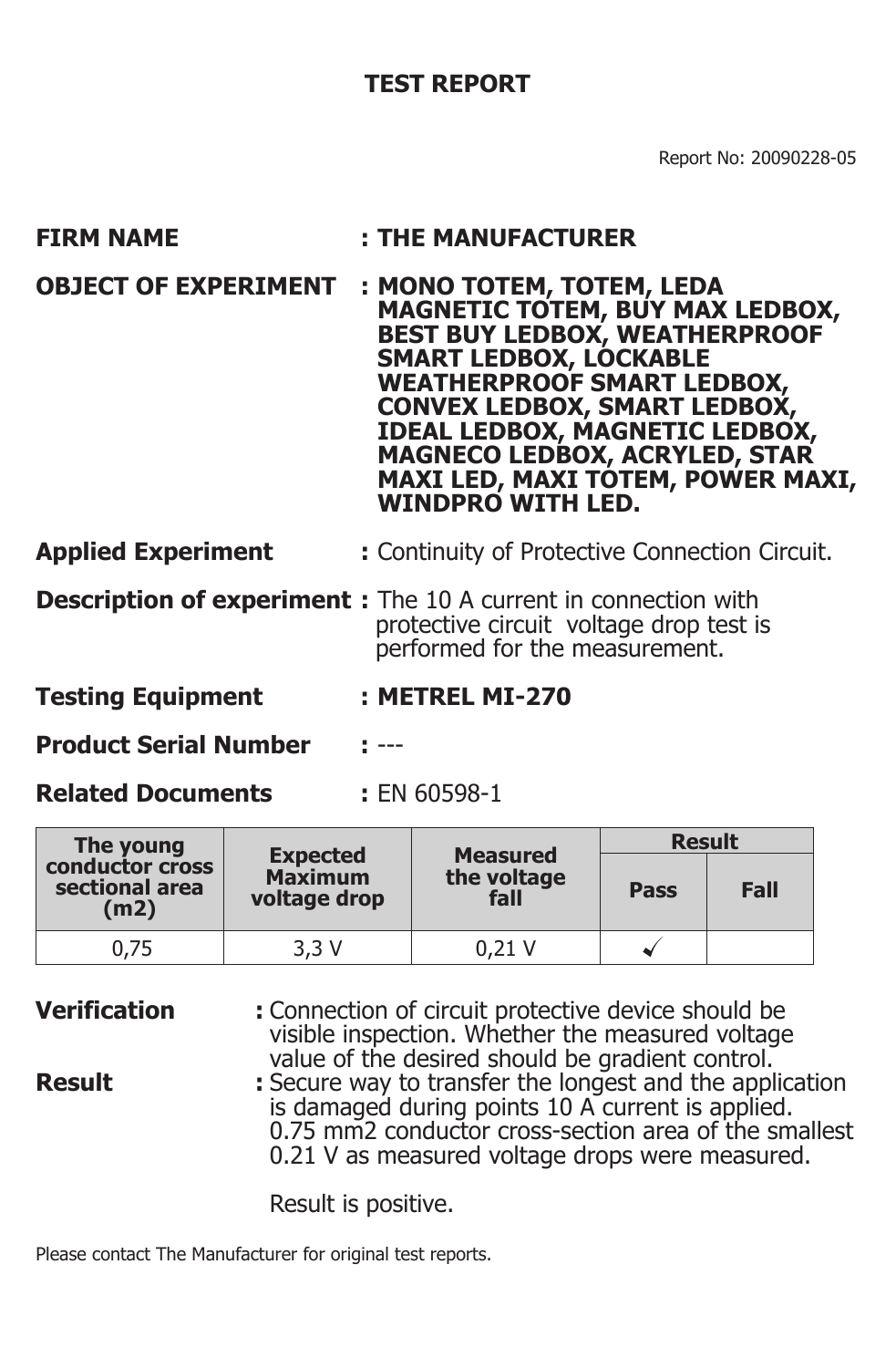Report No: 20090228-05

| <b>FIRM NAME</b>                                                           | : THE MANUFACTURER                                                                                                                                                                                                                                                                                                                                                                |  |
|----------------------------------------------------------------------------|-----------------------------------------------------------------------------------------------------------------------------------------------------------------------------------------------------------------------------------------------------------------------------------------------------------------------------------------------------------------------------------|--|
| <b>OBJECT OF EXPERIMENT</b>                                                | : MONO TOTEM, TOTEM, LEDA<br><b>MAGNETIC TOTEM, BUY MAX LEDBOX,</b><br><b>BEST BUY LEDBOX, WEATHERPROOF</b><br><b>SMART LEDBOX, LOCKABLE</b><br><b>WEATHERPROOF SMART LEDBOX,</b><br><b>CONVEX LEDBOX, SMART LEDBOX,</b><br><b>IDEAL LEDBOX, MAGNETIC LEDBOX,</b><br><b>MAGNECO LEDBOX, ACRYLED, STAR</b><br><b>MAXI LED, MAXI TOTEM, POWER</b><br><b>MAXI, WINDPRO WITH LED.</b> |  |
| <b>Applied Experiment</b>                                                  | : Insulation Resistance Test.                                                                                                                                                                                                                                                                                                                                                     |  |
| <b>Description of experiment:</b> This phase ends with the end of the test | between the ground 10 seconds by applying<br>500 V DC voltage performed. Resistance<br>between value shuld not increase 2 $M\Omega$ .                                                                                                                                                                                                                                             |  |
| <b>Testing Equipment</b>                                                   | : METREL MI-270                                                                                                                                                                                                                                                                                                                                                                   |  |

**Product Serial Number :** ---

**Related Documents :** EN 60598-1

| <b>Phases</b> | <b>Expected</b>   | <b>Measured</b>      | <b>Result</b> |      |
|---------------|-------------------|----------------------|---------------|------|
|               | Value             | value                | Pass          | Fall |
| l 1-PF        | $>2$ MO           | $20 \text{ M}\Omega$ |               |      |
| N-PF          | $\geq$ M $\Omega$ | $20 \text{ M}\Omega$ |               |      |

**Verification :** Between the resistance value shuld not increase 2 MΩ.

**Result** : All electrical resistance measured terminals were installed and as a result 20 MΩ resistance have been obtained.

Result is positive.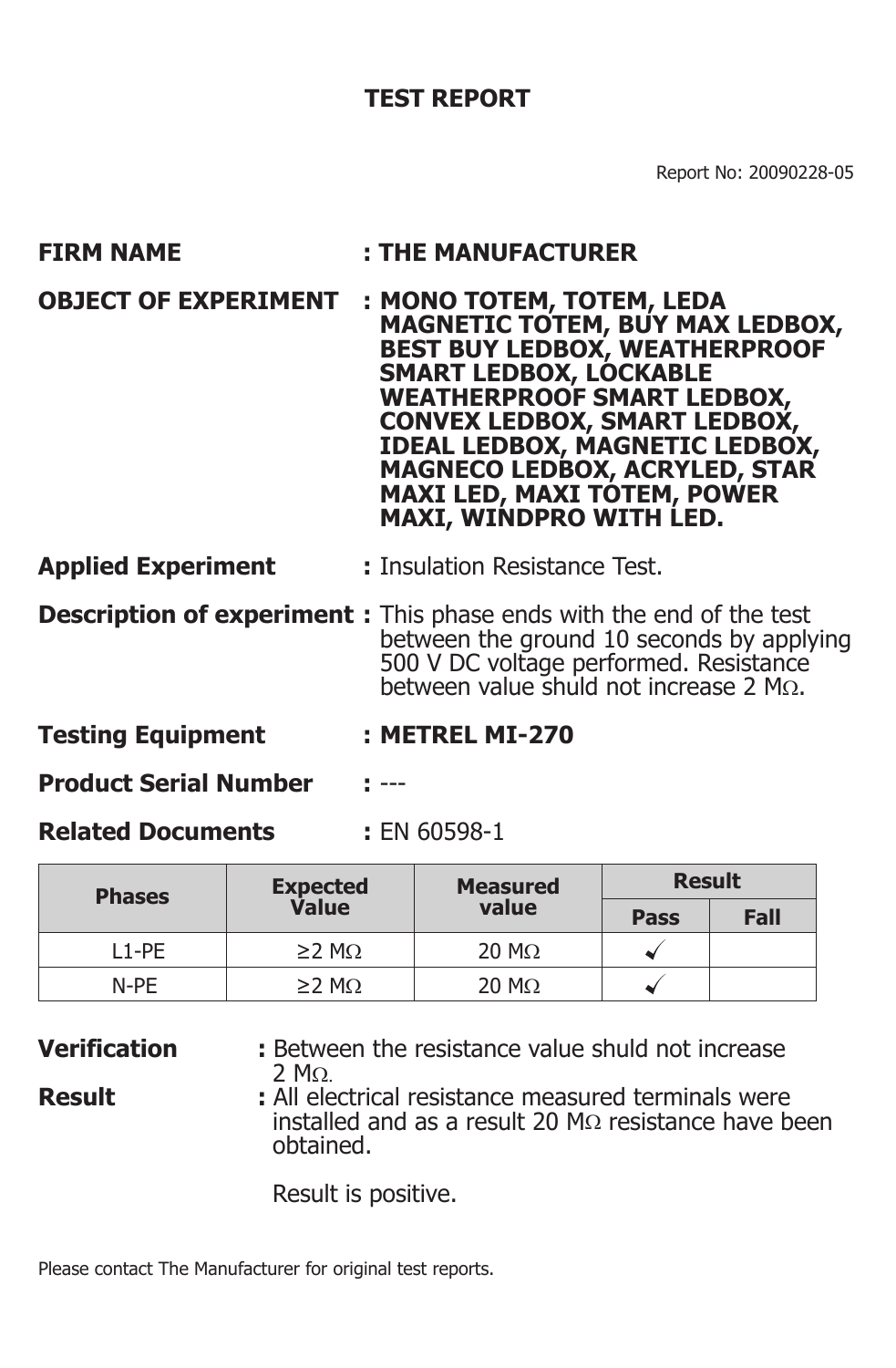Report No: 20090228-05

| <b>FIRM NAME</b>            | : THE MANUFACTURER                                                                                                                                                                                                                                                                                                                                                                |
|-----------------------------|-----------------------------------------------------------------------------------------------------------------------------------------------------------------------------------------------------------------------------------------------------------------------------------------------------------------------------------------------------------------------------------|
| <b>OBJECT OF EXPERIMENT</b> | : MONO TOTEM, TOTEM, LEDA<br><b>MAGNETIC TOTEM, BUY MAX LEDBOX,</b><br><b>BEST BUY LEDBOX, WEATHERPROOF</b><br><b>SMART LEDBOX, LOCKABLE</b><br><b>WEATHERPROOF SMART LEDBOX,</b><br><b>CONVEX LEDBOX, SMART LEDBOX,</b><br><b>IDEAL LEDBOX, MAGNETIC LEDBOX,</b><br><b>MAGNECO LEDBOX, ACRYLED, STAR</b><br><b>MAXI LED, MAXI TOTEM, POWER</b><br><b>MAXI, WINDPRO WITH LED.</b> |
| <b>Applied Experiment</b>   | : High Voltage Test.                                                                                                                                                                                                                                                                                                                                                              |
|                             | <b>Description of experiment:</b> This test circuit between conductors<br>1500 V AC voltage is applied for a period<br>of 60 seconds to check the resistance of<br>the test product.                                                                                                                                                                                              |
| Taalina Faulanaali          |                                                                                                                                                                                                                                                                                                                                                                                   |

- **Testing Equipment : METREL MI-270**
- **Product Serial Number :** ---
- **Related Documents :** EN 60598-1

| <b>Phases</b> | <b>Expected</b><br><b>Measured</b> | <b>Result</b>   |      |      |
|---------------|------------------------------------|-----------------|------|------|
|               | Value                              | value           | Pass | Fall |
| L1-PE         | 1500 V AC                          | $60 \text{ sn}$ |      |      |
| N-PE          | 1500 V AC                          | 60 sn           |      |      |

**Verification :** After high voltage is applied, the device is visible in the physical deformation and work any problems that should be checked. **Result** : 1500 V AC applied electric terminals installed, and

did not damage.

Result is positive.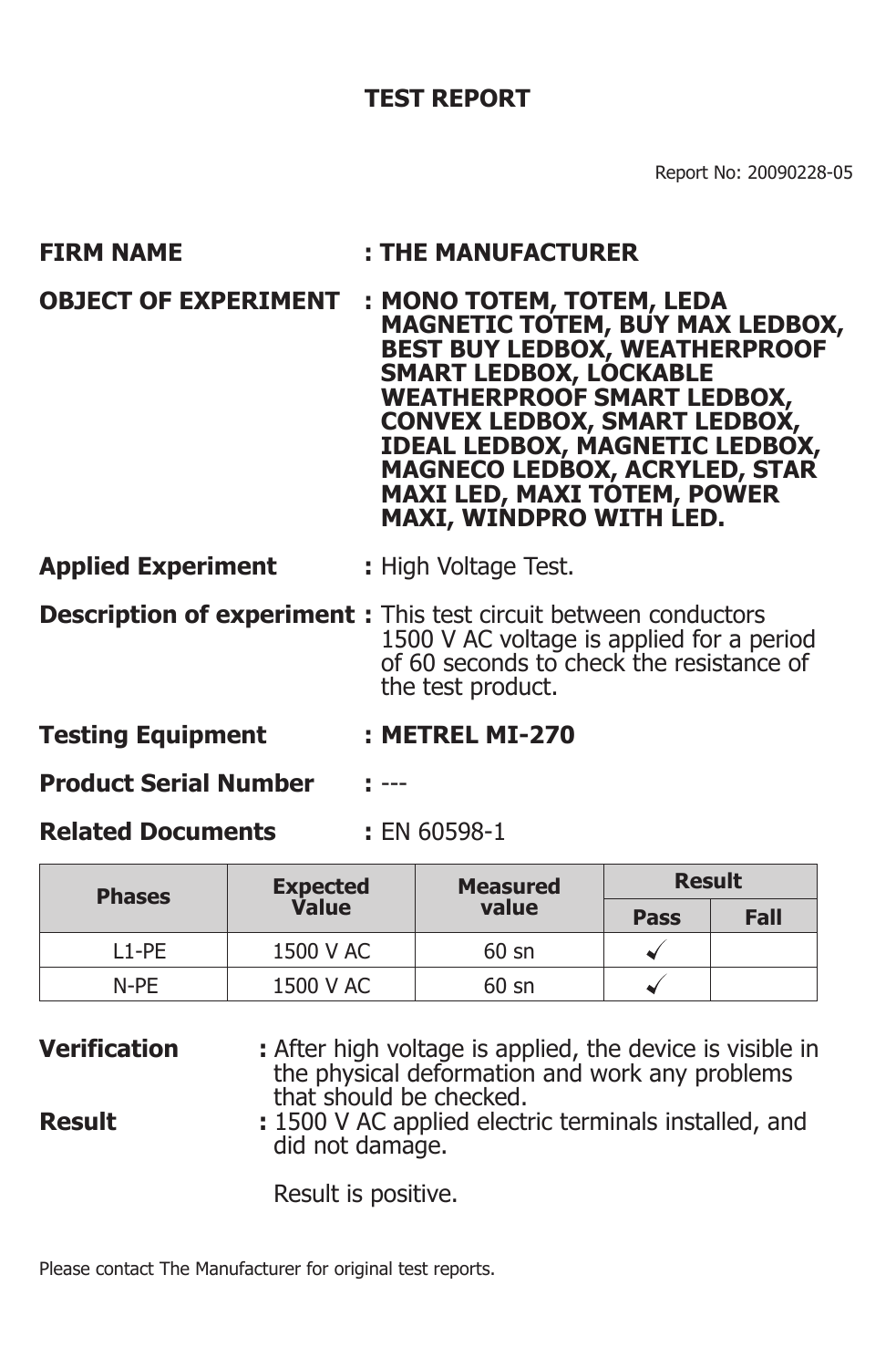Report No: 20090228-05

| <b>FIRM NAME</b>            | : THE MANUFACTURER                                                                                                                                                                                                                                                                                                                                                                |
|-----------------------------|-----------------------------------------------------------------------------------------------------------------------------------------------------------------------------------------------------------------------------------------------------------------------------------------------------------------------------------------------------------------------------------|
| <b>OBJECT OF EXPERIMENT</b> | : MONO TOTEM, TOTEM, LEDA<br><b>MAGNETIC TOTEM, BUY MAX LEDBOX,</b><br><b>BEST BUY LEDBOX, WEATHERPROOF</b><br><b>SMART LEDBOX, LOCKABLE</b><br><b>WEATHERPROOF SMART LEDBOX,</b><br><b>CONVEX LEDBOX, SMART LEDBOX,</b><br><b>IDEAL LEDBOX, MAGNETIC LEDBOX,</b><br><b>MAGNECO LEDBOX, ACRYLED, STAR</b><br><b>MAXI LED, MAXI TOTEM, POWER</b><br><b>MAXI, WINDPRO WITH LED.</b> |
| <b>Applied Experiment</b>   | : Leakage Current Test.                                                                                                                                                                                                                                                                                                                                                           |
|                             | <b>Description of experiment:</b> This test phase line of devices - and the<br>neutral line between land lines - land lines<br>between the current measured values are<br>carried out.                                                                                                                                                                                            |
| .                           | --------                                                                                                                                                                                                                                                                                                                                                                          |

- **Testing Equipment : METREL MI-270**
- **Product Serial Number :** ---
- **Related Documents :** EN 60598-1

| <b>Phases</b> | <b>Expected</b> | <b>Measured</b> | <b>Result</b> |      |
|---------------|-----------------|-----------------|---------------|------|
|               | Value           | value           | Pass          | Fall |
| 11-PF         | $\leq 1$ mA     | $0.08$ mA       |               |      |
| N-PF          | ≤1 mA           | $0.08$ mA       |               |      |

| <b>Verification</b> | : Phase Line - the line between earth and neutral<br>line - land line between the measured value of<br>1.0 mA of current should not be greater. |
|---------------------|-------------------------------------------------------------------------------------------------------------------------------------------------|
| <b>Result</b>       | : Electricity is installed in the terminal to the<br>measurements obtained results on the leakage<br>current value was 1 mA.                    |

Result is positive.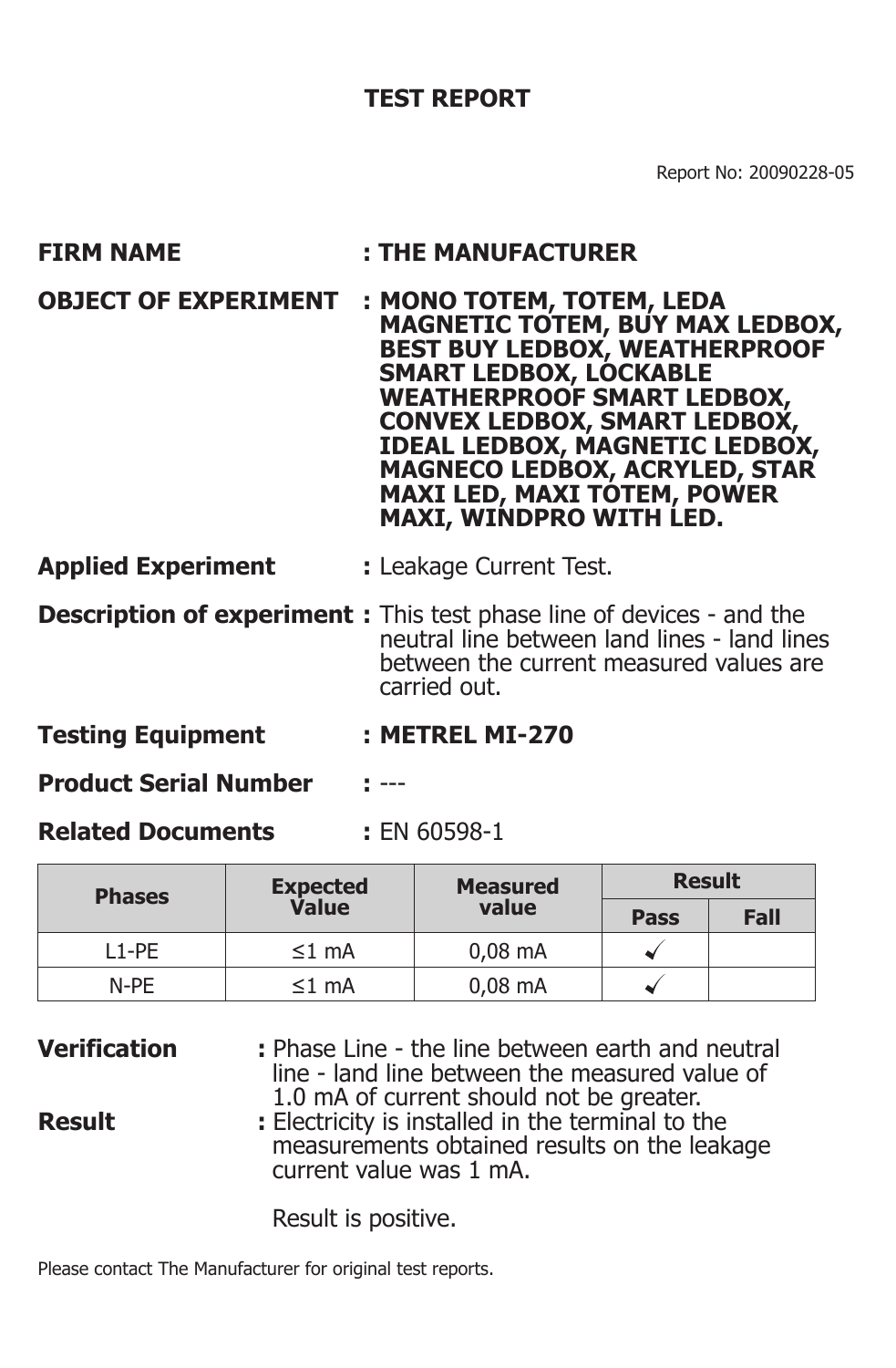- **FIRM NAME : THE MANUFACTURER**
- **OBJECT OF EXPERIMENT : MONO TOTEM, TOTEM, LEDA MAGNETIC TOTEM, BUY MAX LEDBOX, BEST BUY LEDBOX, WEATHERPROOF SMART LEDBOX, LOCKABLE WEATHERPROOF SMART LEDBOX, CONVEX LEDBOX, SMART LEDBOX, IDEAL LEDBOX, MAGNETIC LEDBOX, MAGNECO LEDBOX, ACRYLED, STAR MAXI LED, MAXI TOTEM, POWER MAXI, WINDPRO WITH LED.**
- **Applied Experiment :** Stress Test.
- **Description of experiment :** Devices to total 168 hours each of the subsequent 24 hours of each other are exposed to 7 cycles. Each cycle of the first 21 hour supply voltage is applied, while the rest is left to rest the last 3 hours on the device.

**Testing Equipment : ---**

**Product Serial Number :** ---

**Related Documents :** EN 60598-1

|                           |                     |                    | <b>Result</b> |      |
|---------------------------|---------------------|--------------------|---------------|------|
| <b>Number of</b><br>Cycle | <b>First period</b> | <b>Rest period</b> | Pass          | Fall |
|                           | 21 <sub>h</sub>     | 3 h                |               |      |
| $\overline{2}$            | 21 <sub>h</sub>     | 3 h                |               |      |
| 3                         | 21 <sub>h</sub>     | 3 h                |               |      |
|                           | 21 <sub>h</sub>     | 3 h                |               |      |
| 5                         | 21 <sub>h</sub>     | 3 h                |               |      |
| 6                         | 21 <sub>h</sub>     | 3 h                |               |      |
|                           | 21 <sub>h</sub>     | 3 <sub>h</sub>     |               |      |

**Verification :** No part of the experiment after the application of the device should not lose functionality. Equipment of the tests after every read Labels must not lose. **Result** : Deformation is seen on the device. Result is positive.